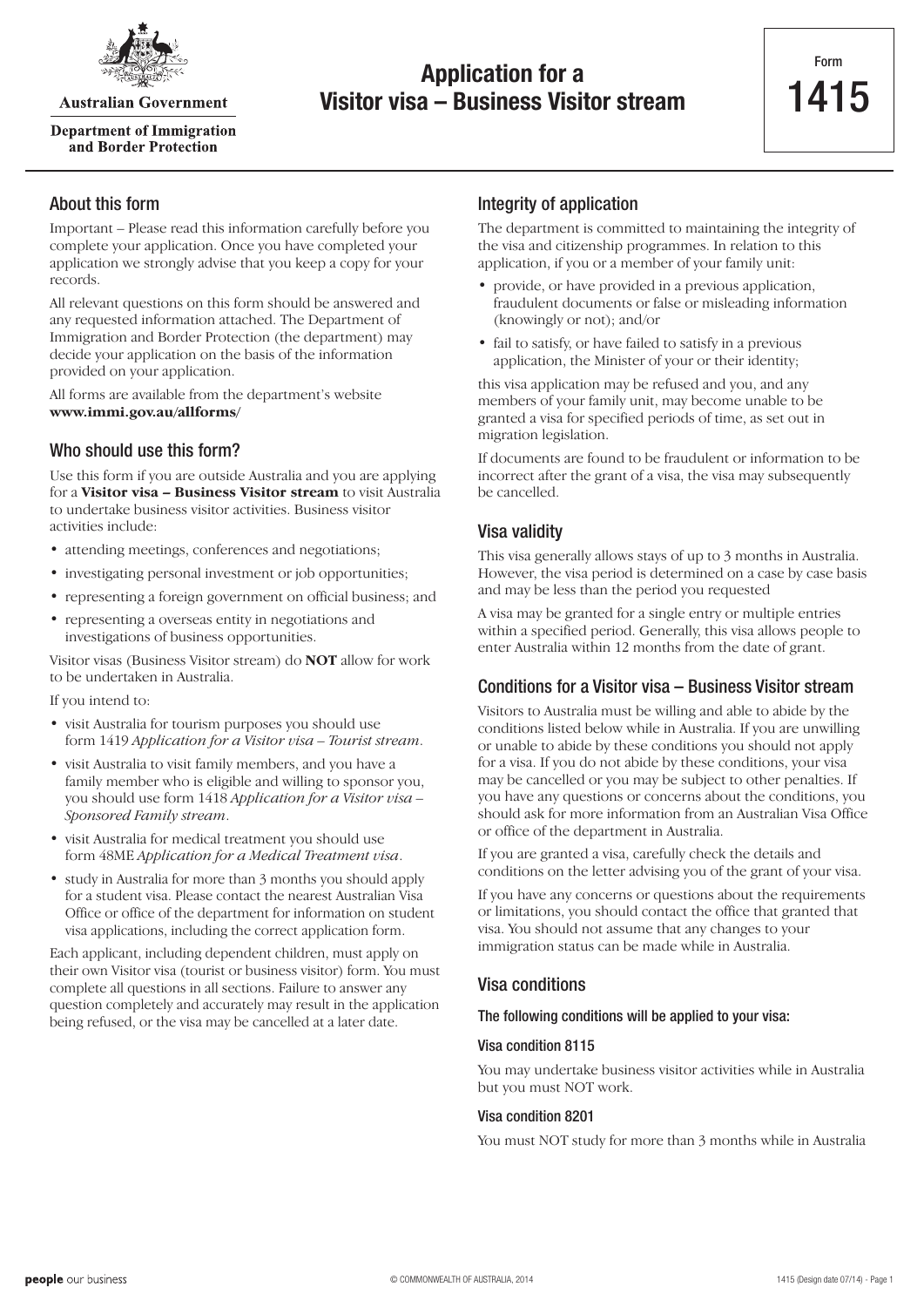#### The following condition may be applied to your visa:

#### Visa condition 8503

No further stay.

Following an assessment of your application, a visa officer may decide to apply the 8503 condition on your visa. The 8503 (or No Further Stay) condition means that the holder of the visa on which the condition has been imposed will not, after entering Australia, be entitled to be granted any other visa, while the holder remains in Australia.

The effect of this visa condition is that it will not be possible for you to apply to remain in Australia beyond the authorised period of stay of your visa. It is particularly important, if your visit to Australia is to attend a specific event, that you organise your travel so that you can attend these events within your authorised period of stay as you will not be able to extend your period of stay in Australia.

If the 8503 condition is imposed on your visa, it will be indicated on the letter advising you of the grant of your visa, with the words 8503 – NO FURTHER STAY.

## Visa Application Charge

Refer to *Part I – Payment details* of this form to calculate the correct charge and make payment.

Refer to **www.immi.gov.au/fees-charges** for a complete and current list of applicable fees and charges.

Fees and charges may be subject to change at any time and this may increase the cost of a visa application.

Generally, Visa Application Charges are reviewed on 1 July each year, and the exchange rates used to calculate the amount payable in a foreign country are updated on 1 January and 1 July each year.

If you do not pay the full Visa Application Charge amount, your visa application will not be valid.

Charges are generally not refundable, even if the application is withdrawn or refused.

## Methods of payment

Payment or evidence of payment must accompany your application.

Please check the *How to apply* information to find out how and where you need to lodge the application before you choose your payment method.

**Note**: Personal and travellers' cheques are not accepted.

#### Outside Australia

Before making a payment outside Australia, please check with the Australian Government office where you intend to lodge your application as to what methods of payment and currencies they can accept and to whom the payment should be made payable.

Information on where to lodge an application outside Australia is also available from the department's website **www.immi.gov.au/contacts/overseas/**

## Ways to apply

You, or your representative, can submit your application, visa application charge and supporting documents in one of the following 3 ways:

- Electronically over the internet if you are eligible. To check your eligibility please visit the department's website **www.immi.gov.au/visas/visitor-visa/600**
- In person or by mail at the nearest Australian Visa Office or office of the department; or
- Through a Service Delivery Partner (SDP). SDP's provide visa application services on behalf of the department in some countries. For more detailed information, and to check if an SDP is available in your country, please visit the *Contact Us* web page on the department's website **www.immi.gov.au/contacts/overseas/**

You may arrange for another person to help you complete this application form, but you must sign it. If you have been assisted in completing the application form, you should only sign the declaration(s) if the information in it is true and correct.

#### Supporting documents and additional information

*Part J – Application checklist* on page 12 contains information about supporting documentation. If you are lodging your application overseas, you should also check the website of your nearest Australian Visa Office **www.immi.gov.au/contacts/overseas/**

#### Extending your stay in Australia

If you are applying for a new visa while in Australia you must apply for a new visa before your current visa expires. You cannot apply for a further Visitor visa – Business Visitor stream in Australia. The best time to apply for a new visa is about 2 weeks before the expiry of your current visa. Please bear in mind that the grant of a new visa will cease any visa currently held and the entitlements attached to that visa. If, for example, you currently have work rights or formal study entitlements, those entitlements will cease when a Visitor visa is granted.

## Health requirements

All applicants must meet Australia's health requirements. You may be required to undergo a chest x-ray and medical examination in order to meet the criteria for the grant of a subclass 600 visa.

Please follow any directions given by the visa processing officer as to medical or x-ray examinations that may be required.

Additional information regarding the health requirement for temporary entry into Australia is available on the department's website **www.immi.gov.au/allforms/healthrequirements/health-exam.htm**

### Health insurance requirements

Medical treatment in Australia can be very expensive. It is recommended that you take out health insurance for your period of stay in Australia. You will not be covered by Australia's national health scheme, unless you are covered by a reciprocal health care agreement.

#### If you are 75 years of age or over

You may be asked to provide evidence with your application that you have health insurance to cover your stay in Australia. More information about health insurance is available from the department's website **www.immi.gov.au/visitors/**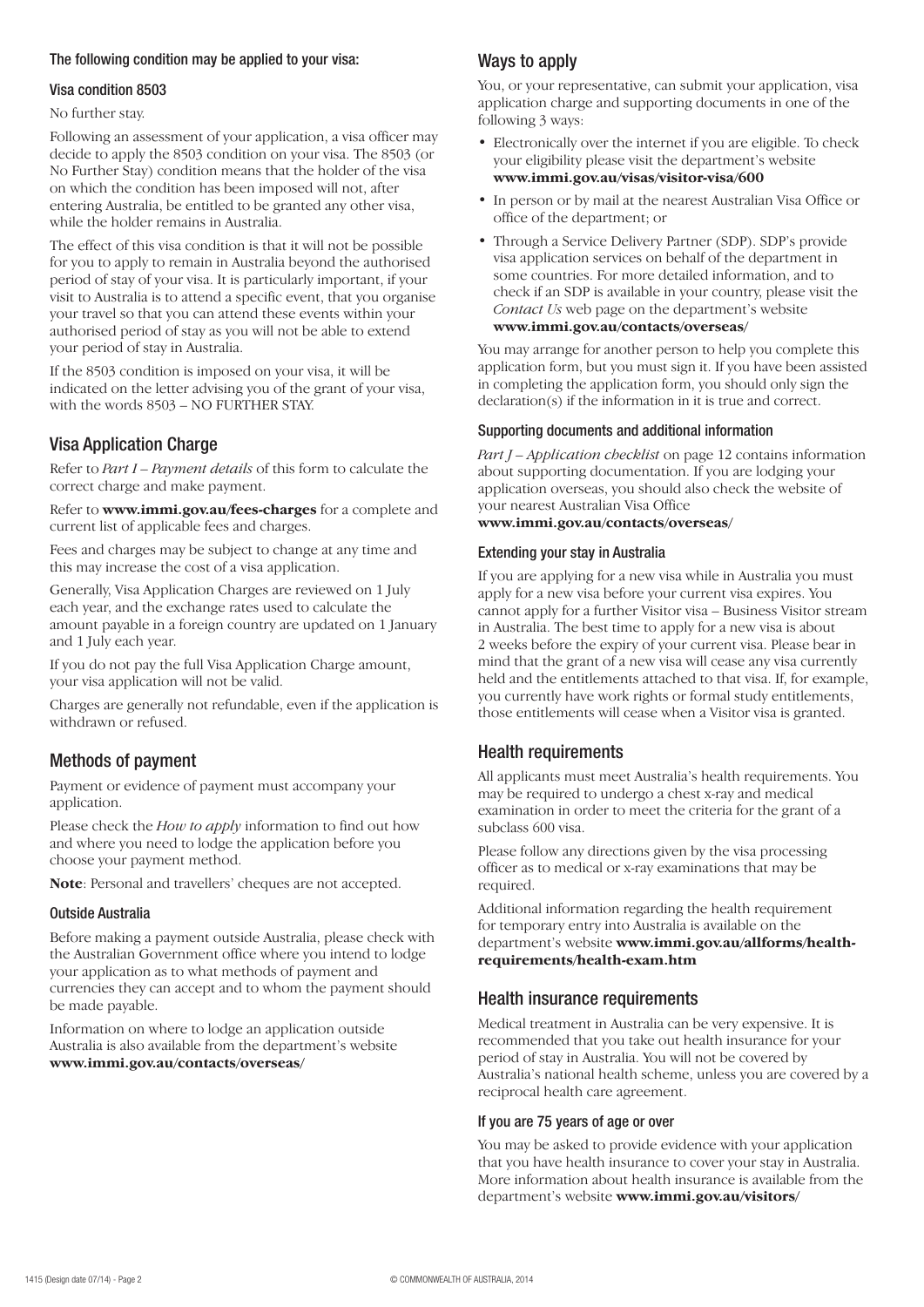## **Vaccinations**

If it is your intention to enrol your children in an Australian school or childcare centre (crèche or preschool) during your visit to Australia, you are strongly encouraged to carry certification of your child's vaccination status. Certification may be sought at time of enrolment.

Vaccination is recommended against polio, tetanus, measles, mumps, rubella, diphtheria, pertussis (whooping cough), Haemophilus influenza hypo (Hib) and Hepatitis B.

**Note**: Vaccination against rubella is also recommended for women of child bearing age.

## Passport information

Most visa applicants will be required to hold a valid passport before they can be granted a visa. It is strongly recommended that the passport be valid for at least 6 months.

If you change your passport after you have been granted the visa you must notify the nearest Australian Visa Office or office of the department.

#### **If you do not provide us with the details of any new or additional passport you use to travel to Australia, you may experience significant delays at the airport and may be denied permission to board your plane.**

Do NOT send your passport with your visa application Provide with your visa application a certified copy of the page from your passport showing your photo and details. Please keep a copy of the Visa Grant Notification in a safe place for your reference.

### Residential address

You must provide the address of where you intend to live during the period that your application is being considered. Failure to give your residential address will result in this application being invalid. A post office box address will not be accepted as your residential address.

## Change of address

If you change your residential address for more than 14 days while your application is being processed, you must tell the department your new address and how long you will be there. The department will send communication about your application to the latest address for correspondence you have provided.

### Modified Non-Return Rate data

The Modified Non-Return Rate (MNRR) is a calculation of the people who arrive on a Visitor visa, but do not depart before their visa expires, other than those who are granted Skilled, Visitor or Student visas in Australia.

The MNRR is used as an indicator of Visitor visa compliance, and may be considered by decision makers to determine the level of scrutiny to apply to the application.

If you are from a country with a high MNRR it is in your interests to provide additional documentation as indicated on page 12, supporting your application.

MNRR data can be found at

**www.immi.gov.au/media/statistics/visitor.htm**

## Immigration assistance

A person gives immigration assistance to you if he or she uses, or claims to use, his or her knowledge or experience in migration procedure to assist you with your visa application, request for ministerial intervention, cancellation review application, sponsorship or nomination.

In Australia a person may only lawfully give immigration assistance if he or she is a registered migration agent or is exempt from being registered. Only registered migration agents may receive a fee or reward for providing immigration assistance.

If an unregistered person in Australia, who is not exempt from registration, gives you immigration assistance they are committing a criminal offence and may be prosecuted.

#### Migration agents in Australia

Migration agents in Australia must be registered with the Office of the Migration Agents Registration Authority (Office of the MARA) unless they are exempt from registration.

#### Migration agents outside Australia

Migration agents who operate outside Australia do not have to be registered. The department may give some overseas agents an ID number. This number does not mean that they are registered.

**Note**: Some Australian registered migration agents operate overseas.

#### Migration agent information

A migration agent is someone who can:

- advise you on the visa that may best suit you;
- tell you the documents you need to submit with your application;
- help you fill in the application and submit it; and
- • communicate with the department on your behalf.

If you appoint a migration agent, the department will assume that your migration agent will be your authorised recipient, unless you indicate otherwise.

Your migration agent will be the person with whom the department will discuss your application and from whom it will seek further information when required.

You are not required to use a migration agent. However, if you use a migration agent, the department encourages you to use a registered migration agent. Registered agents are bound by the Migration Agents Code of Conduct, which requires them to act professionally in their clients' lawful best interests.

Information on migration agents, including a list of registered migration agents, is available on the Office of the MARA website **www.mara.gov.au**

You can also access information about migration agents on the department's website **www.immi.gov.au**

#### Exempt persons

The following people do not have to be a registered migration agent in order to provide immigration assistance, but they must not charge a fee for their service:

- a close family member (spouse, de facto partner, child, parent, brother or sister);
- a member of parliament or their staff;
- an official whose duties include providing immigration assistance (eg. a Legal Aid provider);
- a member of a diplomatic mission, consular post or international organisation.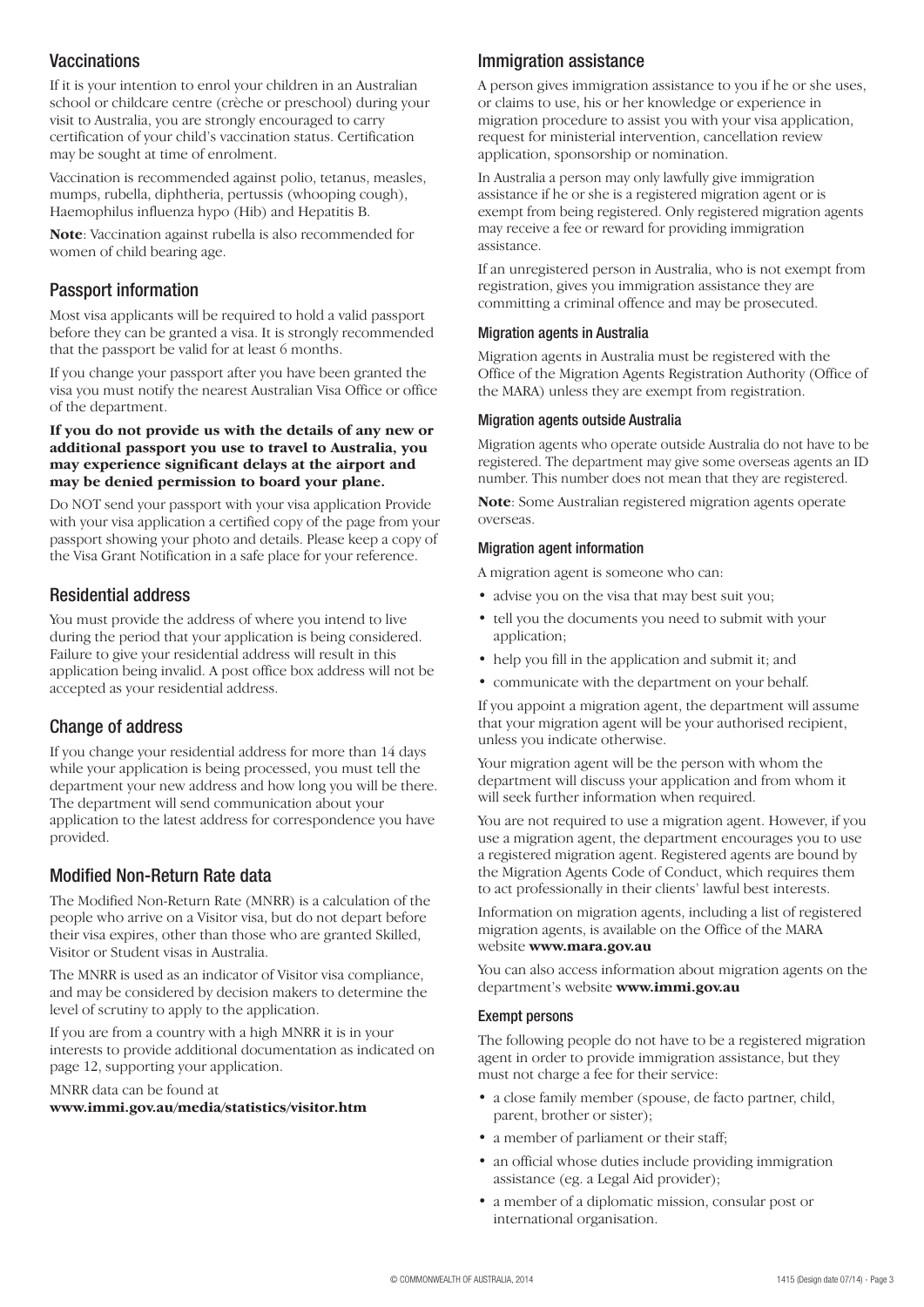#### Appointing a migration agent/exempt person

To appoint a migration agent/exempt person you should complete *Part H – Options for receiving written communications*.

Your migration agent/exempt person should complete form 956 *Advice by a migration agent/exempt person of providing immigration assistance*.

Form 956 is available from the department's website **www.immi.gov.au/allforms/**

### Options for receiving written communications

If you do not appoint a migration agent/exempt person you may still authorise another person, in writing, to receive written communications on your behalf. This person is called the authorised recipient.

#### Authorised recipient information

All written communication about your application will be sent to your authorised recipient, unless you indicate that you wish to have health and/or character information sent directly to you.

The department will communicate with the most recently appointed authorised recipient as you may only appoint one authorised recipient at any time for a particular application.

You will be taken to have received any documents sent to that person as if they had been sent to you.

To appoint an authorised recipient you should complete:

- • *Part H Options for receiving written communications*; and
- • form 956A *Appointment or withdrawal of an authorised recipient*.

**Note**: Migration agents/exempt persons do not need to complete form 956A.

Form 956A is available from the department's website **www.immi.gov.au/allforms/**

#### Consent to communicate electronically

The department may use a range of means to communicate with you. However, electronic means such as fax or email will only be used if you indicate your agreement to receiving communication in this way.

To process your application the department may need to communicate with you about sensitive information, for example, health, police checks, financial viability and personal relationships. Electronic communications, unless adequately encrypted, are not secure and may be viewed by others or interfered with.

If you agree to the department communicating with you by electronic means, the details you provide will only be used by the department for the purpose for which you have provided them, unless there is a legal obligation or necessity to use them for another purpose, or you have consented to use for another purpose. They will not be added to any mailing list.

The Australian Government accepts no responsibility for the security or integrity of any information sent to the department over the internet or by other electronic means.

If you authorise another person to receive documents on your behalf and they wish to be contacted electronically, their signature is required on form 956 or 956A to indicate their consent to this form of communication.

**Note**: Electronic communication is the fastest means of communication available and the department prefers to communicate electronically because this results in faster processing.

### Important information about privacy

Your personal information is protected by law, including the *Privacy Act 1988*. Important information about the collection, use and disclosure (to other agencies and third parties, including overseas entities) of your personal information, including sensitive information, is contained in form 1442i *Privacy notice*. Form 1442i is available from the department's website **www.immi.gov.au/allforms/** or offices of the department. You should ensure that you read and understand form 1442i before completing this form.

## *Home page*

## **www.immi.gov.au**

*General enquiry line*

Telephone **131 881** during business hours in Australia to speak to an operator (recorded information available outside these hours). If you are outside Australia, please contact your nearest Australian mission.

*Please keep these information pages for your reference*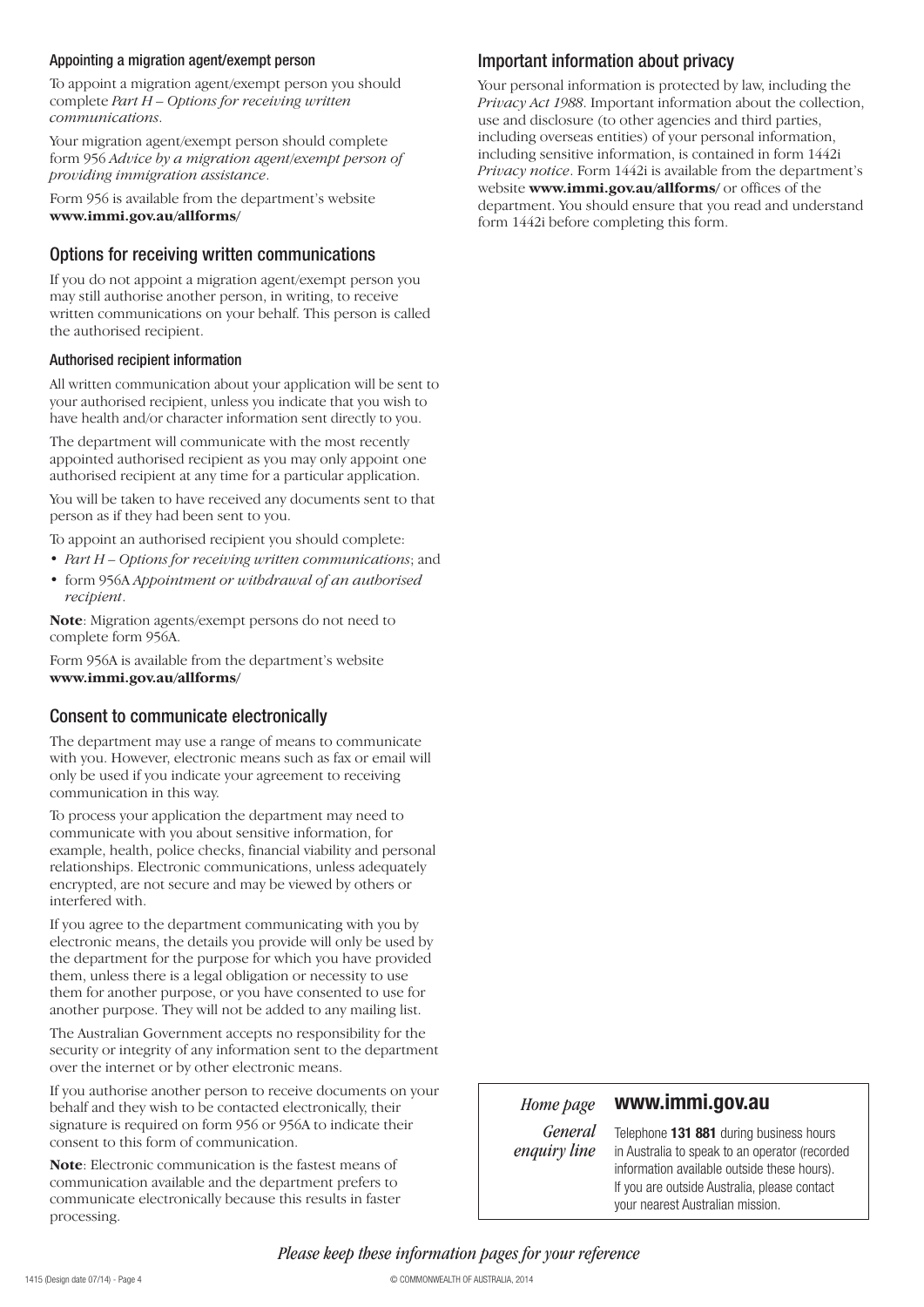|--|

**Australian Government** 

#### **Department of Immigration** and Border Protection

|             | Please use a pen, and write neatly in English using BLOCK LETTERS.<br>Tick where applicable<br>$\boldsymbol{\mathcal{U}}$                                                                                                                           |        | <b>PHOTOGRAPH</b><br>Please attach a recent<br>passport-sized<br>photograph of yourself.                                                                                                                                                                                                                        |
|-------------|-----------------------------------------------------------------------------------------------------------------------------------------------------------------------------------------------------------------------------------------------------|--------|-----------------------------------------------------------------------------------------------------------------------------------------------------------------------------------------------------------------------------------------------------------------------------------------------------------------|
| 1           | When do you wish to visit Australia?<br>DAY<br>MONTH<br><b>YEAR</b><br>DAY<br><b>MONTH</b><br>YEAR<br>Date<br>from<br>to<br>Note: The stay period granted may be less than the period requested.<br>You should check the terms of any visa granted. | 4      | Place of birth<br>Town/city<br>State/province<br>Country                                                                                                                                                                                                                                                        |
| $\mathbf 2$ | Do you intend to enter Australia on more than one occasion?<br>No<br>Give details<br>Yes<br>$Part A - Your details$                                                                                                                                 | 5<br>6 | Relationship status<br>Married<br>Separated<br>Never married or<br>been in a de facto<br>Divorced<br>Engaged<br>relationship<br>De facto<br>Widowed<br>Are you or have you been known by any other name?<br>(including name at birth, previous married names, aliases)<br>N <sub>0</sub><br>Give details<br>Yes |
| 3           | Give the following details exactly as they appear in your passport<br>Make sure your passport is valid for the period of stay you are applying for.<br>Family name<br>Given names                                                                   | 7      | Do you currently hold an Australian visa?<br>N <sub>0</sub><br>Note: If this visa application is approved, your current visa<br>Yes<br>may cease.                                                                                                                                                               |
|             | Male<br>Female<br>Sex<br>DAY<br><b>MONTH</b><br>YEAR<br>Date of birth<br>Passport number<br>Country of passport                                                                                                                                     | 8      | Do you currently hold, or have you applied for, an APEC Business Travel<br>Card (ABTC)?<br>N <sub>0</sub><br>Note: If this visa application is approved, the Australian visa<br>Yes<br>associated with your ABTC will cease.                                                                                    |
|             | Nationality of<br>passport holder<br><b>MONTH</b><br>DAY<br>YEAR<br>Date of issue<br>Date of expiry<br>Place of issue/<br>issuing authority                                                                                                         | 9      | Are you a citizen of any other country?<br>N <sub>0</sub><br>List countries<br>Yes                                                                                                                                                                                                                              |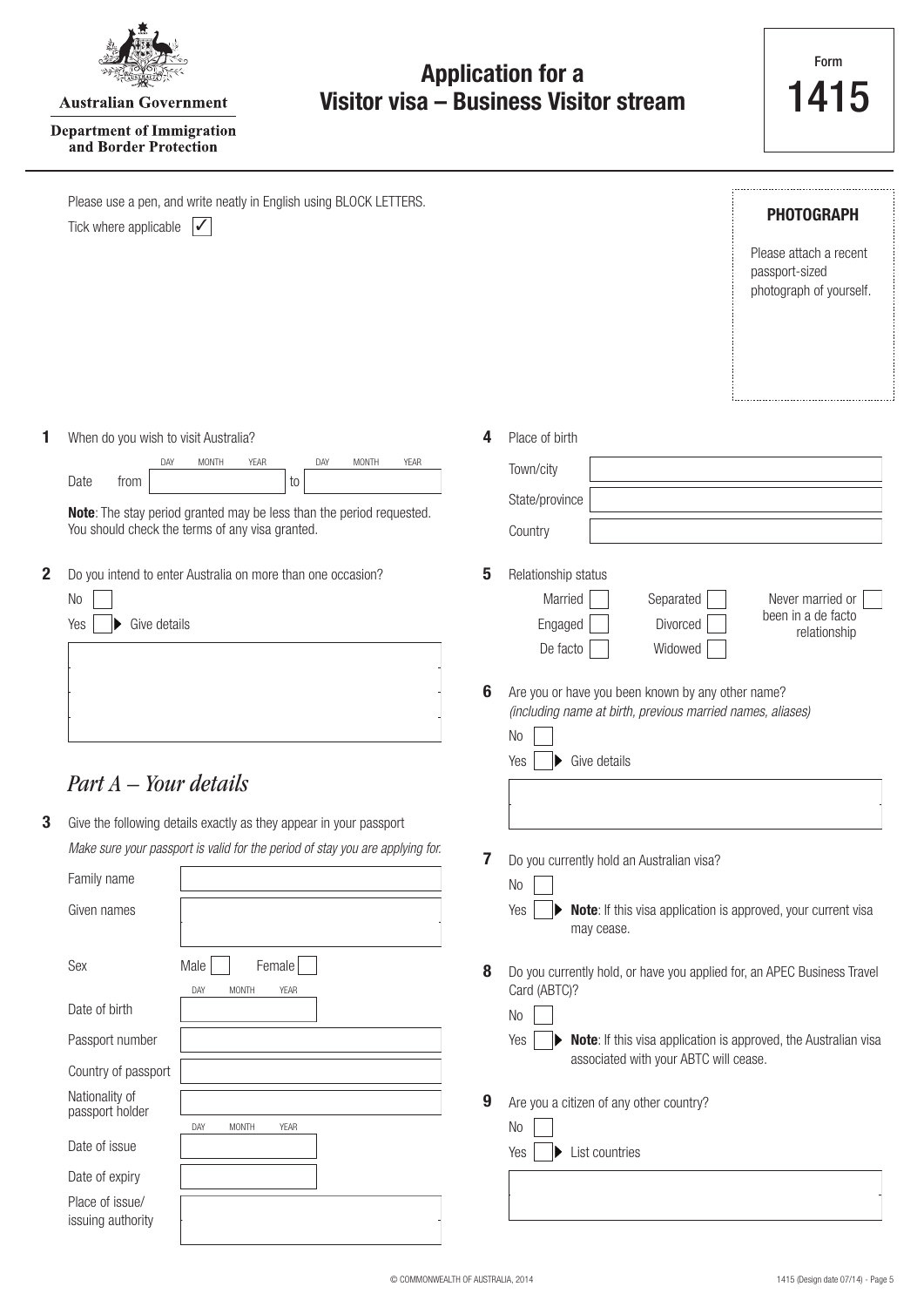10 Do you hold an identity card or identity number issued to you by your government (eg. National identity card) *(if applicable)*?

**Note**: If you are the holder of multiple identity numbers because you are a citizen of more than one country, you need to enter the identity number on the card from the country that you live in.  $\overline{\phantom{0}}$ 

|    | N <sub>0</sub>                                         |                                                     |                           |
|----|--------------------------------------------------------|-----------------------------------------------------|---------------------------|
|    | Give details<br>Yes                                    |                                                     |                           |
|    | Family name                                            |                                                     | Country                   |
|    | Given names                                            |                                                     |                           |
|    |                                                        | 16                                                  | Address fo<br>(If the sam |
|    | Type of document                                       |                                                     |                           |
|    | Identity number                                        |                                                     |                           |
|    | Country of issue                                       |                                                     |                           |
| 11 |                                                        |                                                     |                           |
|    | Do you have other current passports?<br>N <sub>o</sub> |                                                     | Country                   |
|    | Give details<br>Yes                                    | 17                                                  | Contact tel               |
|    | Passport number                                        |                                                     |                           |
|    | Country of passport                                    |                                                     | Home                      |
|    |                                                        |                                                     | Office                    |
| 12 | In what country are you currently located?             |                                                     | Mobile/cell               |
|    |                                                        | 18                                                  | Do you agr                |
| 13 |                                                        | What is your legal status in your current location? | and/or fax                |
|    | Citizen                                                |                                                     | This may in               |
|    | Permanent resident                                     |                                                     | Note: We o<br>email and/  |
|    | Visitor                                                |                                                     | N <sub>o</sub>            |
|    | Student                                                |                                                     | Yes<br>▶                  |
|    | Work visa                                              |                                                     |                           |
|    | No legal status                                        |                                                     | Email addr                |
|    | Other                                                  | Give details                                        | Fax numbe                 |
|    |                                                        |                                                     |                           |

**14** What is the purpose of your stay in your current location and what is your visa status?

15 Your current residential address

**Note**: A street address is required as a post office box address cannot be accepted.

|         | POSTCODE |
|---------|----------|
|         |          |
| Country |          |

#### **16** Address for correspondence

*(If the same as your residential address, write 'AS ABOVE')*

|         | POSTCODE |
|---------|----------|
| Country |          |

**17** Contact telephone numbers

|             | COUNTRY CODE | AREA CODE | <b>NUMBER</b> |
|-------------|--------------|-----------|---------------|
| Home        |              |           |               |
| Office      |              |           |               |
| Mobile/cell |              |           |               |

18 Do you agree to the department communicating with you by email and/or fax?

This may include receiving notification of the outcome of this application.

**Note**: We can communicate about this application more quickly using email and/or fax.

| No                                        |              |           |  |               |  |  |  |  |  |  |
|-------------------------------------------|--------------|-----------|--|---------------|--|--|--|--|--|--|
| Yes<br>$\blacktriangleright$ Give details |              |           |  |               |  |  |  |  |  |  |
| Email address                             |              |           |  |               |  |  |  |  |  |  |
|                                           | COUNTRY CODE | AREA CODE |  | <b>NUMBER</b> |  |  |  |  |  |  |
| Fax number                                |              |           |  |               |  |  |  |  |  |  |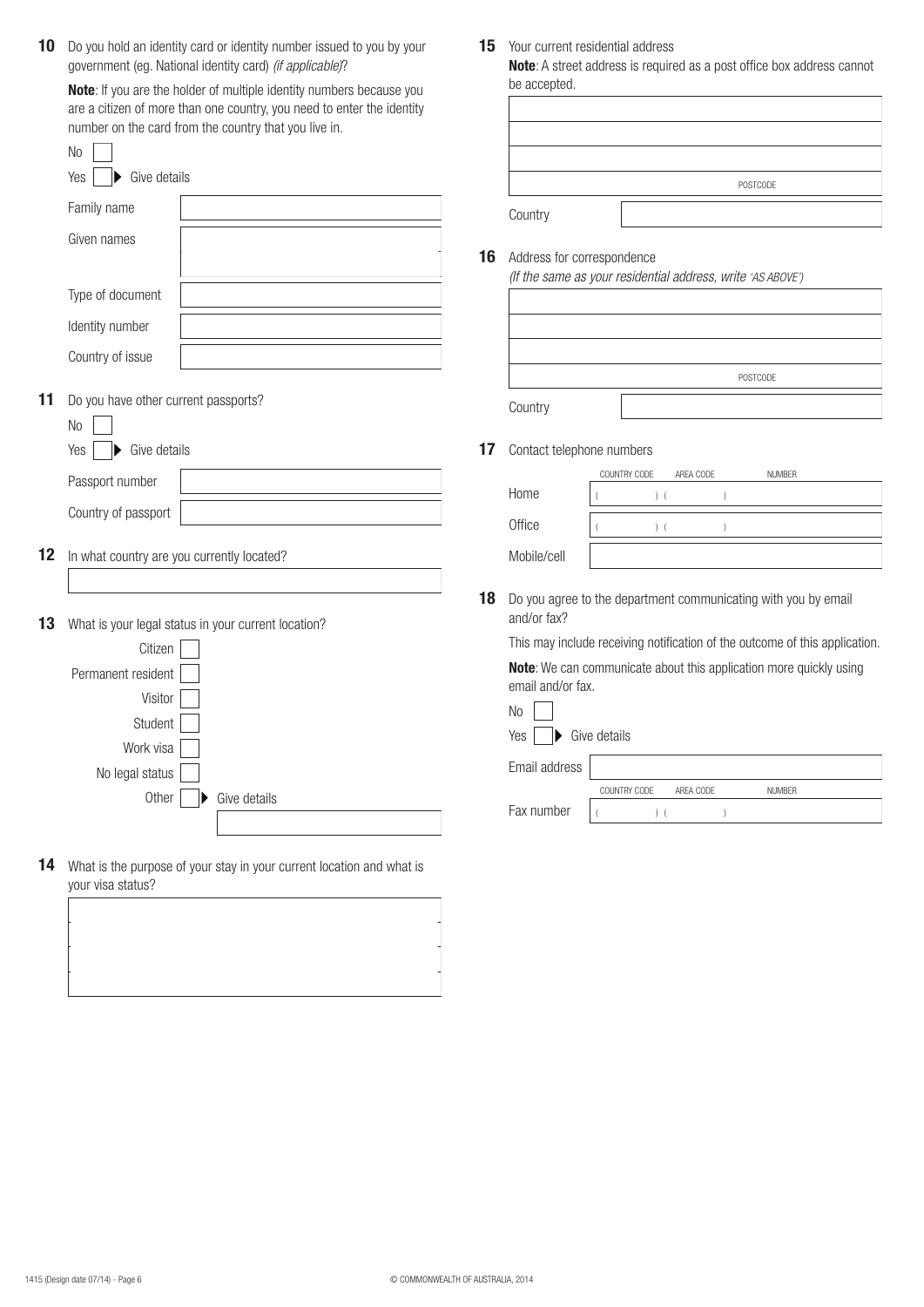# *Part B – Employment status*

| 19 | What is your employment status?  |                                                                            |               | 20 |                                                           |              | Describe your intended principal business visitor activity in Australia |  |  |
|----|----------------------------------|----------------------------------------------------------------------------|---------------|----|-----------------------------------------------------------|--------------|-------------------------------------------------------------------------|--|--|
|    | Employed/<br>D.<br>self-employed | Give details<br>Employer/business name                                     |               |    |                                                           |              |                                                                         |  |  |
|    |                                  | Address                                                                    |               |    |                                                           |              |                                                                         |  |  |
|    |                                  |                                                                            |               |    |                                                           |              |                                                                         |  |  |
|    |                                  | POSTCODE                                                                   |               |    |                                                           |              |                                                                         |  |  |
|    |                                  | Telephone number                                                           |               |    |                                                           |              |                                                                         |  |  |
|    |                                  | COUNTRY CODE<br>AREA CODE                                                  | <b>NUMBER</b> |    |                                                           |              |                                                                         |  |  |
|    |                                  | ) (<br>$\big)$                                                             |               |    |                                                           |              |                                                                         |  |  |
|    |                                  | Position you hold                                                          |               |    |                                                           |              |                                                                         |  |  |
|    |                                  |                                                                            |               |    |                                                           |              |                                                                         |  |  |
|    |                                  | How long have you<br>been employed by this<br>employer/business?           |               |    |                                                           |              |                                                                         |  |  |
|    | Retired                          | Are you visiting Australia<br>as part of your current<br>employment?<br>No | Yes           |    | If insufficient space, give details at Part L             |              |                                                                         |  |  |
|    |                                  | Year of retirement                                                         |               | 21 | Do you have an Australian business contact?<br>$\rm No$   |              |                                                                         |  |  |
|    | Student                          | Give details<br>Your current course                                        |               |    | Yes                                                       | Give details |                                                                         |  |  |
|    |                                  | Name of educational institution                                            |               |    | Contact<br>person                                         |              |                                                                         |  |  |
|    |                                  |                                                                            |               |    | <b>Business name</b>                                      |              |                                                                         |  |  |
|    |                                  | How long have you been<br>studying at this institution?                    |               |    | (if applicable)                                           |              |                                                                         |  |  |
|    |                                  |                                                                            |               |    | Address                                                   |              |                                                                         |  |  |
|    | Other                            | Give details                                                               |               |    |                                                           |              |                                                                         |  |  |
|    |                                  |                                                                            |               |    |                                                           |              | POSTCODE                                                                |  |  |
|    |                                  |                                                                            |               |    | Telephone<br>number                                       | (AREA CODE   |                                                                         |  |  |
|    |                                  |                                                                            |               | 22 | Do you intend to do a course of study while in Australia? |              |                                                                         |  |  |
|    | Unemployed                       | Explain why you are unemployed and give details                            |               |    | $\rm No$                                                  |              |                                                                         |  |  |
|    |                                  | of your last employment (if applicable)                                    |               |    | Yes                                                       | Give details |                                                                         |  |  |
|    |                                  |                                                                            |               |    | Name of the<br>course                                     |              |                                                                         |  |  |
|    |                                  |                                                                            |               |    | Name of the<br>institution                                |              |                                                                         |  |  |
|    |                                  |                                                                            |               |    | How long will the course last?                            |              |                                                                         |  |  |

# *Part C – Details of your visit to Australia*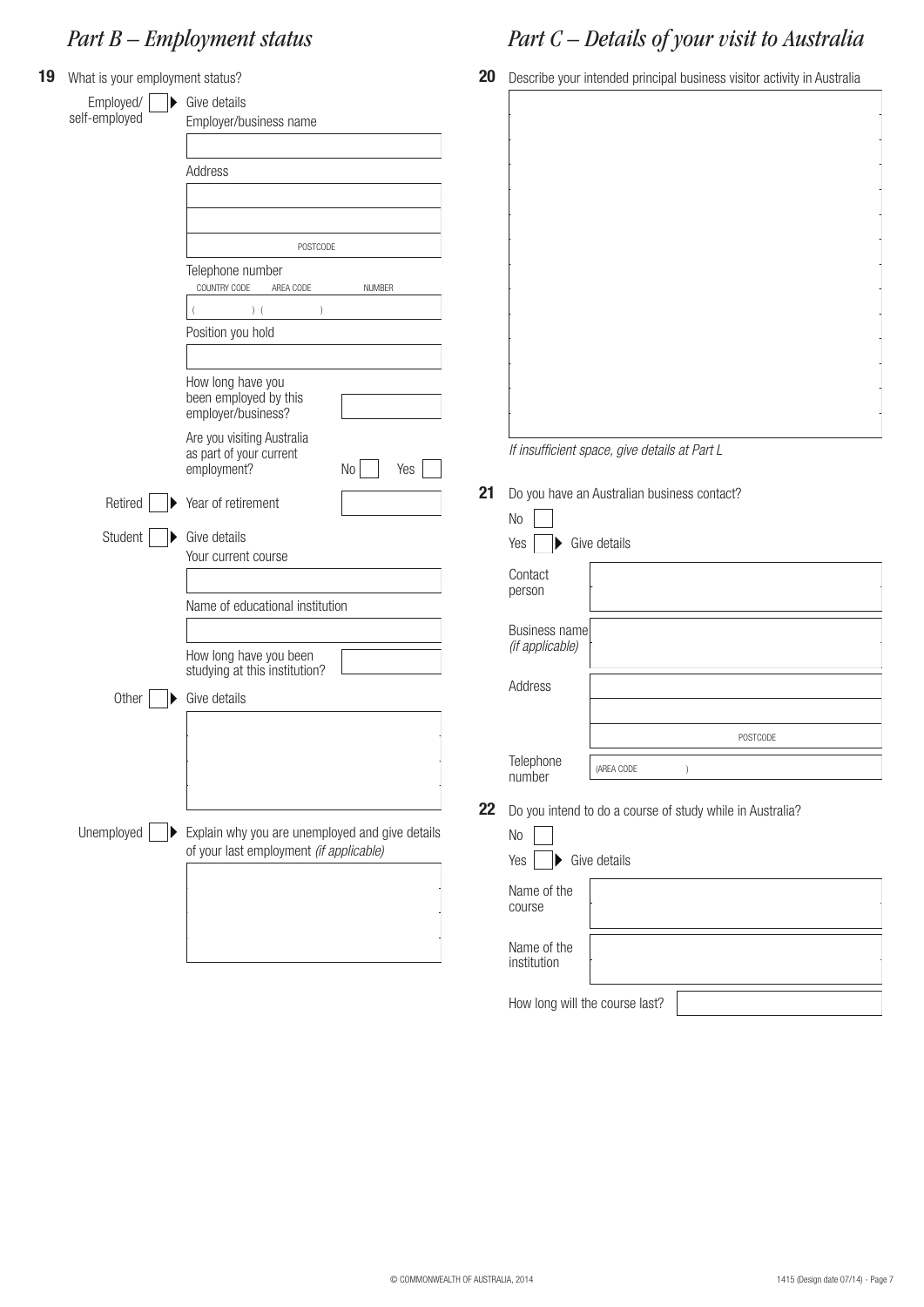# *Part D – Funding for stay*

All visitors to Australia must be able to demonstrate they have adequate funds to cover all costs associated with their visit. Providing evidence of funds will help expedite the processing of a Visitor visa application. Examples may include showing personal bank statements showing a financial history, pay slips, audited accounts, taxation records or details of funds that visitors will be taking with them or funds that are available to them. Relevant factors may also include the number of persons you are supporting, the type of activities planned and the length of stay sought.

**23** Give details of how you will maintain yourself financially while you are in Australia

24 Is someone else, other than your employer or business, providing support for your visit to Australia?

**Note**: This includes support from an organisation.



| Full name | Date of birth |       |      | Relationship | Their address while you are in Australia | Type of support provided |                               |  |
|-----------|---------------|-------|------|--------------|------------------------------------------|--------------------------|-------------------------------|--|
|           | DAY           | MONTH | YEAR | to you       |                                          |                          | Financial Accommodation Other |  |
|           |               |       |      |              |                                          |                          |                               |  |
|           |               |       |      |              |                                          |                          |                               |  |
|           |               |       |      |              |                                          |                          |                               |  |
|           |               |       |      |              |                                          |                          |                               |  |

*If insufficient space, give details at Part L*

*Attach details. The person or people you have listed will need to provide evidence of their ability to provide this support.*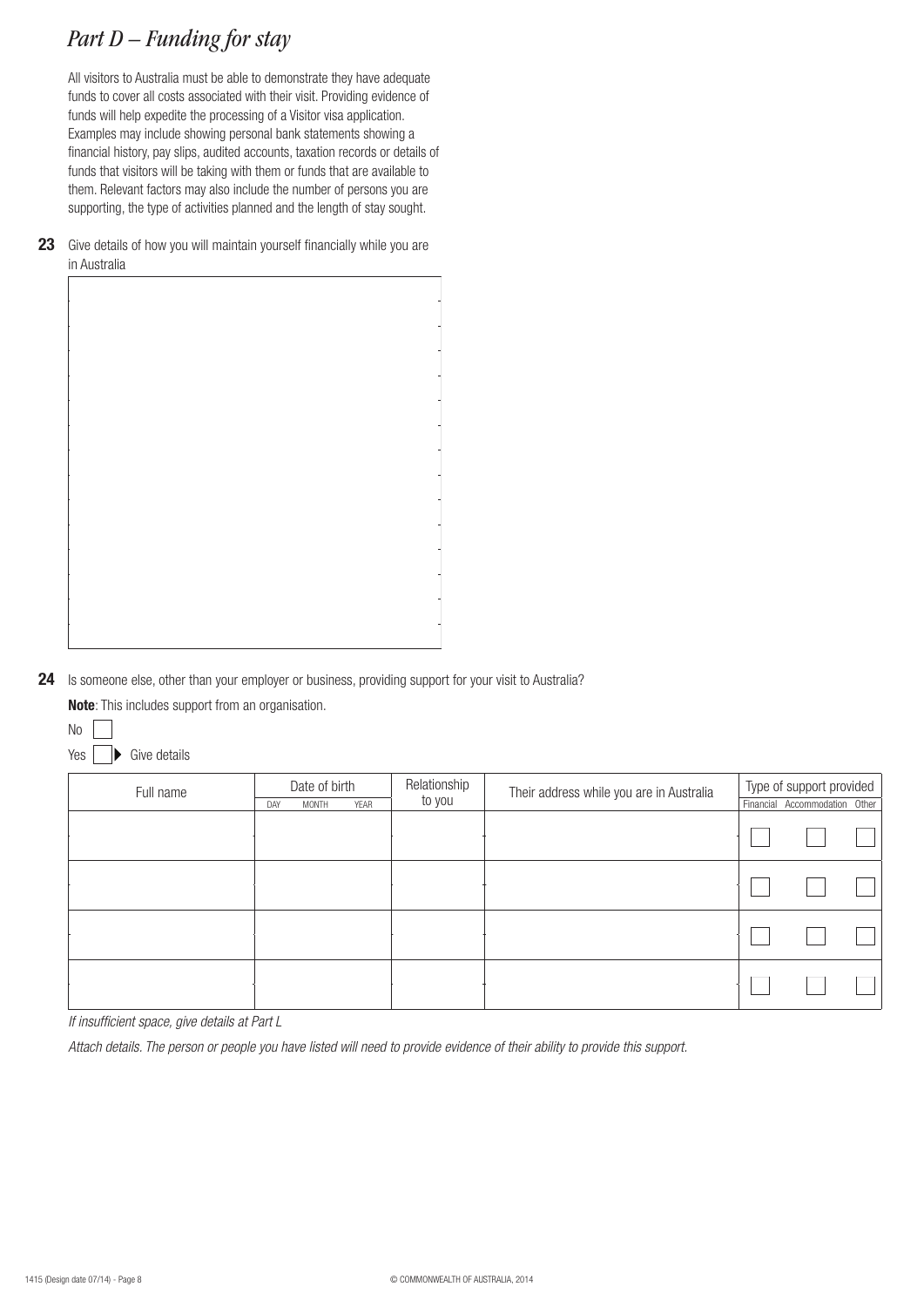## *Part E – Health details*

25 In the last 5 years, have you visited or lived outside your country of passport for more than 3 consecutive months?

| Do not include time spent in Australia.                                | tuberculosis?                                                                 |
|------------------------------------------------------------------------|-------------------------------------------------------------------------------|
|                                                                        | ever had a chest x-ray which showed an abnormality?<br>$\bullet$              |
| No                                                                     | No                                                                            |
| Give details<br>Yes                                                    | Yes<br>Give details                                                           |
| Country(s)<br>1.                                                       |                                                                               |
|                                                                        |                                                                               |
| DAY<br><b>MONTH</b><br>YEAR<br>DAY<br><b>MONTH</b><br>YEAR             |                                                                               |
| Date<br>from<br>to                                                     |                                                                               |
|                                                                        |                                                                               |
| Country(s)<br>2.                                                       |                                                                               |
|                                                                        | 29<br>During your proposed visit to Australia, do you expect to incur medical |
|                                                                        | costs, or require treatment or medical follow up for:                         |
| DAY<br><b>MONTH</b><br>YEAR<br>DAY<br><b>MONTH</b><br>YEAR             | · blood disorder;                                                             |
| Date<br>from<br>to                                                     | cancer;<br>٠<br>heart disease;                                                |
|                                                                        | $\bullet$                                                                     |
| 3.<br>Country(s)                                                       | hepatitis B or C and/or liver disease;<br>$\bullet$                           |
|                                                                        | HIV Infection, including AIDS;<br>$\bullet$                                   |
| DAY<br>MONTH<br>YEAR<br>DAY<br><b>MONTH</b><br>YEAR                    | kidney disease, including dialysis;<br>٠                                      |
| Date<br>from<br>to                                                     | mental illness;<br>$\bullet$                                                  |
|                                                                        | pregnancy;<br>٠                                                               |
| If insufficient space, give details at Part L                          | • respiratory disease that has required                                       |
|                                                                        | hospital admission or oxygen therapy;<br>• other?                             |
| Do you intend to enter a hospital or a health care facility (including |                                                                               |
| nursing homes) while in Australia?                                     | N <sub>0</sub>                                                                |
| N <sub>0</sub>                                                         | Give details<br>Yes                                                           |
| Give details<br>Yes                                                    |                                                                               |
|                                                                        |                                                                               |
|                                                                        |                                                                               |
|                                                                        |                                                                               |
|                                                                        |                                                                               |
|                                                                        |                                                                               |
|                                                                        | 30<br>Do you require assistance with mobility or care due to a medical        |
| Do you intend to work as, or study to be, a doctor, dentist, nurse or  | condition?                                                                    |
| paramedic during your stay in Australia?                               | No                                                                            |
| No                                                                     | Yes<br>Give details                                                           |
| Give details<br>Yes                                                    |                                                                               |
|                                                                        |                                                                               |
|                                                                        |                                                                               |
|                                                                        |                                                                               |
|                                                                        |                                                                               |
|                                                                        |                                                                               |
|                                                                        | 31<br>Have you undertaken a health examination for an Australian visa in      |
|                                                                        | the last 12 months?                                                           |
|                                                                        | No                                                                            |
|                                                                        |                                                                               |
|                                                                        | Give details (including HAP ID if available)<br>Yes<br>▶                      |
|                                                                        |                                                                               |
|                                                                        |                                                                               |

**28** Have you:

• ever had, or currently have, tuberculosis?

• been in close contact with a family member that has active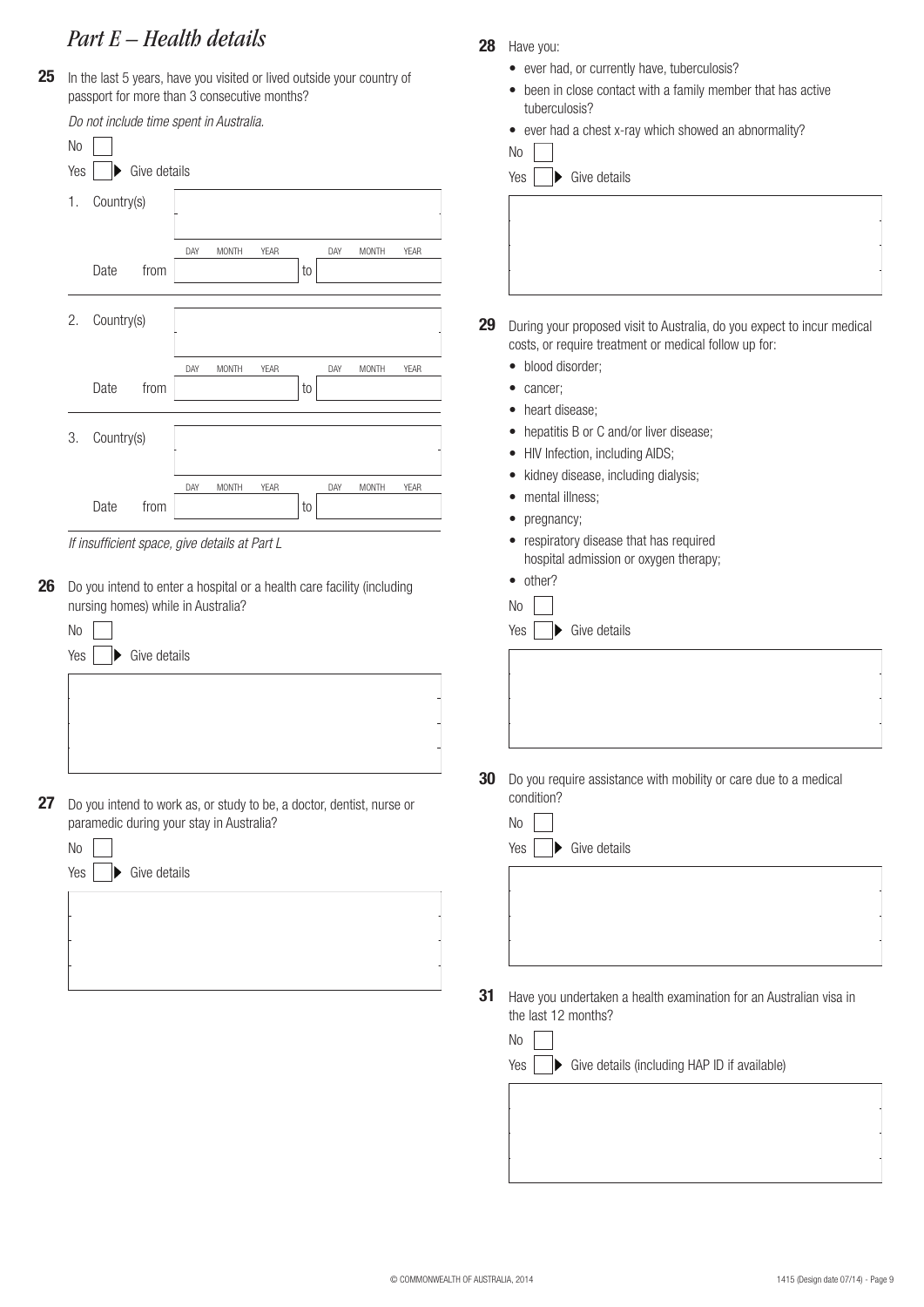## *Part F – Character details*

- **32** Have you ever:
	- been convicted of a crime or offence in any country (including any conviction which is now removed from official records)?
	- been charged with any offence that is currently awaiting legal action?
	- been acquitted of any criminal offence or other offence on the grounds of mental illness, insanity or unsoundness of mind?
	- been removed or deported from any country (including Australia)?
	- left any country to avoid being removed or deported?
	- been excluded from or asked to leave any country (including Australia)?
	- committed, or been involved in the commission of, war crimes or crimes against humanity or human rights?
	- been involved in any activities that would represent a risk to Australian national security?
	- had any outstanding debts to the Australian Government or any public authority in Australia?
	- been involved in any activity, or been convicted of any offence, relating to the illegal movement of people to any country (including Australia)?
	- served in a military force or state sponsored/private militia, undergone any military/paramilitary training, or been trained in weapons/explosives use (however described)? No No Yes

If you answered "Yes' to any of the above questions, give ALL relevant details below.

## *Part G – Assistance with this form*

|                       |     | 33 | Did you receive assistance in completing this form?                  |
|-----------------------|-----|----|----------------------------------------------------------------------|
|                       |     |    | Go to Part H<br>No                                                   |
| No                    | Yes |    | Please give details of the person who assisted you<br>Yes            |
| No                    | Yes |    | Title:<br>Mr<br><b>Mrs</b><br>Miss<br>Ms<br>Other<br>Family name     |
|                       |     |    |                                                                      |
|                       |     |    | Given names                                                          |
| No                    | Yes |    | Address                                                              |
| No                    | Yes |    |                                                                      |
| No                    | Yes |    | POSTCODE                                                             |
|                       |     |    | Telephone number or daytime contact                                  |
| No                    | Yes |    | COUNTRY CODE<br>AREA CODE<br><b>NUMBER</b><br>Office hours           |
|                       |     |    | $)$ (<br>$\lambda$                                                   |
| No                    | Yes |    | Mobile/cell                                                          |
|                       |     | 34 | Is the person an agent registered with the Office of the Migration   |
| No                    | Yes |    | Agents Registration Authority (Office of the MARA)?                  |
|                       |     |    | N <sub>o</sub>                                                       |
|                       |     |    | Go to Part H<br>Yes                                                  |
| No                    | Yes | 35 |                                                                      |
|                       |     |    | Is the person/agent in Australia?<br>Go to Part H<br>No              |
|                       |     |    | Yes                                                                  |
| No                    | Yes |    |                                                                      |
|                       |     | 36 | Did you pay the person/agent and/or give a gift for this assistance? |
|                       |     |    | N <sub>0</sub>                                                       |
| No                    | Yes |    | Yes                                                                  |
| ns, give ALL relevant |     |    |                                                                      |
|                       |     |    | $Part H - Options$ for receiving written                             |

## **37** All written communications about this application should be sent to: *(Tick one box only)*

*communications*

| <b>Myself</b>           |                                                                                                                          |  |  |
|-------------------------|--------------------------------------------------------------------------------------------------------------------------|--|--|
| 0R                      |                                                                                                                          |  |  |
| Authorised<br>recipient | You should complete form 956A Appointment<br>or withdrawal of an authorised recipient                                    |  |  |
| 0R                      |                                                                                                                          |  |  |
| Migration agent         | Your migration agent/exempt person should<br>complete form 956 Advice by a migration<br>agent/exempt person of providing |  |  |
| 0R                      |                                                                                                                          |  |  |
| Exempt person           | <i>immigration assistance</i>                                                                                            |  |  |

*If insufficient space, give details at Part L*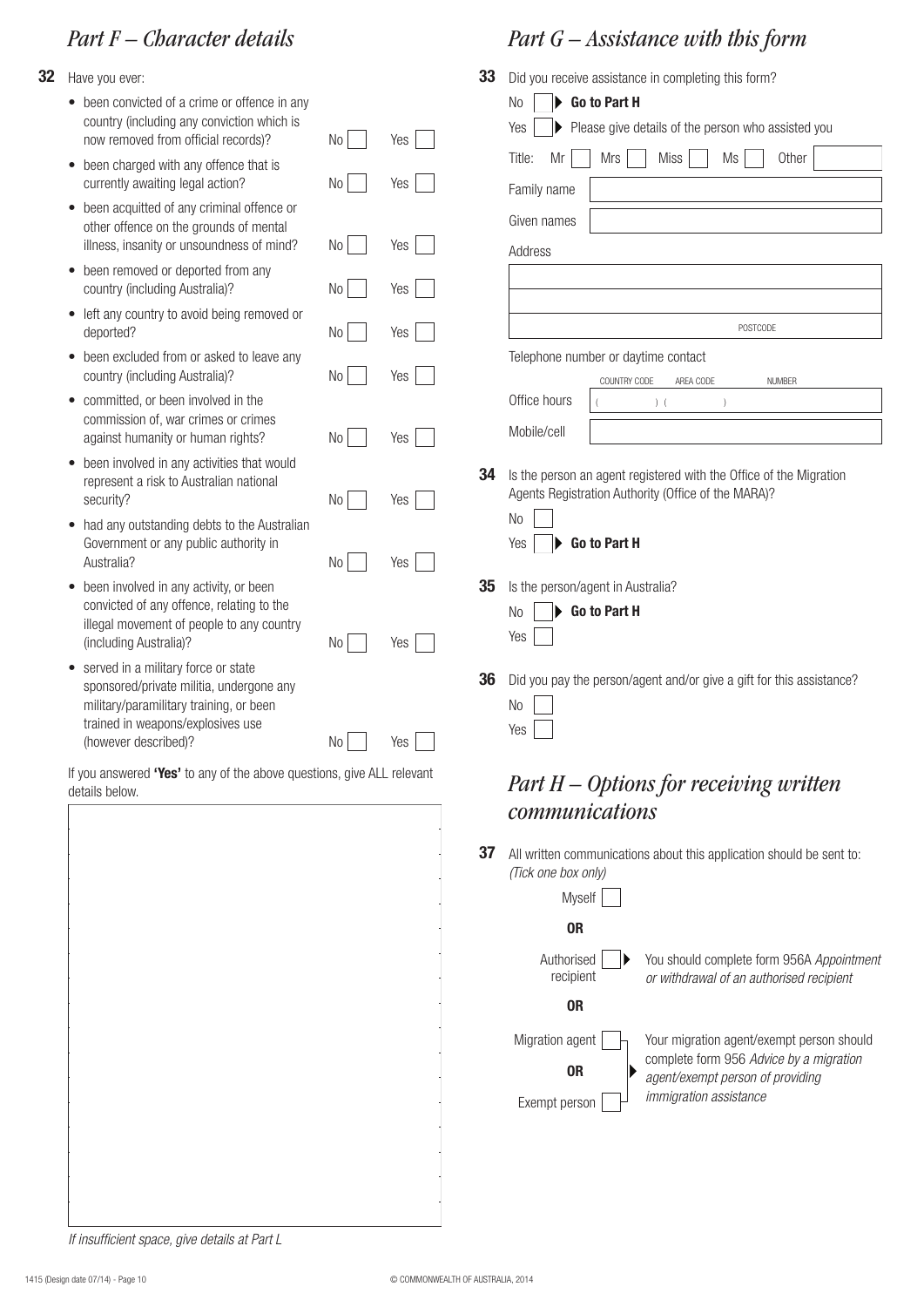## *Part I – Payment details*

**38 IMPORTANT**: You must refer to the department's website at **www.immi.gov.au/fees-charges** to complete this part of your application. The website shows reference tables with the Visa Application Charges applicable to each visa subclass.

| Visa subclass you are applying for                                                                                                                                                                                                                                           |                                                |                                                          |  |              |     |
|------------------------------------------------------------------------------------------------------------------------------------------------------------------------------------------------------------------------------------------------------------------------------|------------------------------------------------|----------------------------------------------------------|--|--------------|-----|
| ← Base Application Charge                                                                                                                                                                                                                                                    |                                                |                                                          |  |              |     |
| Write the amount shown on the reference table for your visa subclass                                                                                                                                                                                                         |                                                |                                                          |  | <b>AUD</b>   | (1) |
|                                                                                                                                                                                                                                                                              |                                                |                                                          |  | ٠            |     |
| Non-internet Application Charge (if applicable)                                                                                                                                                                                                                              |                                                |                                                          |  | <b>AUD</b>   | (2) |
| Additional Applicant Charge aged 18 years or over at the time your application is lodged                                                                                                                                                                                     |                                                |                                                          |  |              |     |
| Write the amount shown on the<br>reference table for your visa subclass                                                                                                                                                                                                      |                                                | Number of additional applicants<br>aged 18 years or over |  |              |     |
| <b>AUD</b>                                                                                                                                                                                                                                                                   | <b>X</b> (multiplied by)                       |                                                          |  | <b>AUD</b>   | (3) |
|                                                                                                                                                                                                                                                                              |                                                |                                                          |  |              |     |
| Additional Applicant Charge under 18 years of age at the time your application is lodged                                                                                                                                                                                     |                                                |                                                          |  |              |     |
| Write the amount shown on the<br>reference table for your visa subclass                                                                                                                                                                                                      |                                                | Number of additional applicants<br>under 18 years of age |  |              |     |
| <b>AUD</b>                                                                                                                                                                                                                                                                   | <b>X</b> (multiplied by)                       |                                                          |  | <b>AUD</b>   | (4) |
|                                                                                                                                                                                                                                                                              |                                                |                                                          |  |              |     |
| Subsequent Temporary Application Charge (if applicable)                                                                                                                                                                                                                      |                                                |                                                          |  |              |     |
| Write the amount shown on the                                                                                                                                                                                                                                                |                                                |                                                          |  |              |     |
| reference table for your visa subclass                                                                                                                                                                                                                                       |                                                | Number of applicants                                     |  |              |     |
| <b>AUD</b>                                                                                                                                                                                                                                                                   | <b>X</b> (multiplied by)                       |                                                          |  | <b>AUD</b>   | (5) |
|                                                                                                                                                                                                                                                                              |                                                |                                                          |  | =            |     |
|                                                                                                                                                                                                                                                                              |                                                |                                                          |  | <b>Total</b> |     |
| $\rightarrow$ Total (1) + (2) + (3) + (4) + (5)                                                                                                                                                                                                                              |                                                |                                                          |  | <b>AUD</b>   |     |
| You must pay the <b>total amount</b> or your visa application will not be valid.<br>Note: A second instalment of the Visa Application Charge must also be<br>paid before we can grant some visas.                                                                            |                                                |                                                          |  |              |     |
|                                                                                                                                                                                                                                                                              |                                                |                                                          |  |              |     |
| How will you pay your application charge?                                                                                                                                                                                                                                    |                                                |                                                          |  |              |     |
| Note: A surcharge may apply to payments made by credit card. Further information is available from www.immi.gov.au/fees-charges/how-to-pay.htm                                                                                                                               |                                                |                                                          |  |              |     |
| If applying in Australia, debit card or credit card are the preferred methods of payment. Debit cards cannot be used for applications lodged by mail.<br>If paying by bank cheque or money order please make payable to the Department of Immigration and Border Protection. |                                                |                                                          |  |              |     |
| If applying <b>outside Australia</b> , please check with the Australian Government office where you intend to lodge your application as to what methods                                                                                                                      |                                                |                                                          |  |              |     |
| of payment and currencies they can accept and to whom the payment should be made payable.                                                                                                                                                                                    |                                                |                                                          |  |              |     |
| Bank cheque                                                                                                                                                                                                                                                                  |                                                |                                                          |  |              |     |
| Money order                                                                                                                                                                                                                                                                  |                                                |                                                          |  |              |     |
| Debit card                                                                                                                                                                                                                                                                   | Cannot be used for applications lodged by mail |                                                          |  |              |     |
| Credit card<br>Give details below                                                                                                                                                                                                                                            |                                                |                                                          |  |              |     |

**MasterCard** American Express Visa Diners Club JCB Payment by *(tick one box)* Australian Dollars AUD Credit card number : : : : MONTH : : : : : : : : : : : : : : YEAR Expiry date Cardholder's name

**39**

| Address                                                                                                  |                 |  |  |
|----------------------------------------------------------------------------------------------------------|-----------------|--|--|
|                                                                                                          | <b>POSTCODE</b> |  |  |
| As the cardholder I acknowledge and accept that a credit card<br>surcharge may apply to the transaction. |                 |  |  |
| <b>Signature of</b>                                                                                      |                 |  |  |

COUNTRY CODE AREA CODE NUMBER

Credit card information will be used for charge paying purposes only.

Telephone

number ( ) ( )

 $\mathbb{Z}_1$ 

**cardholder**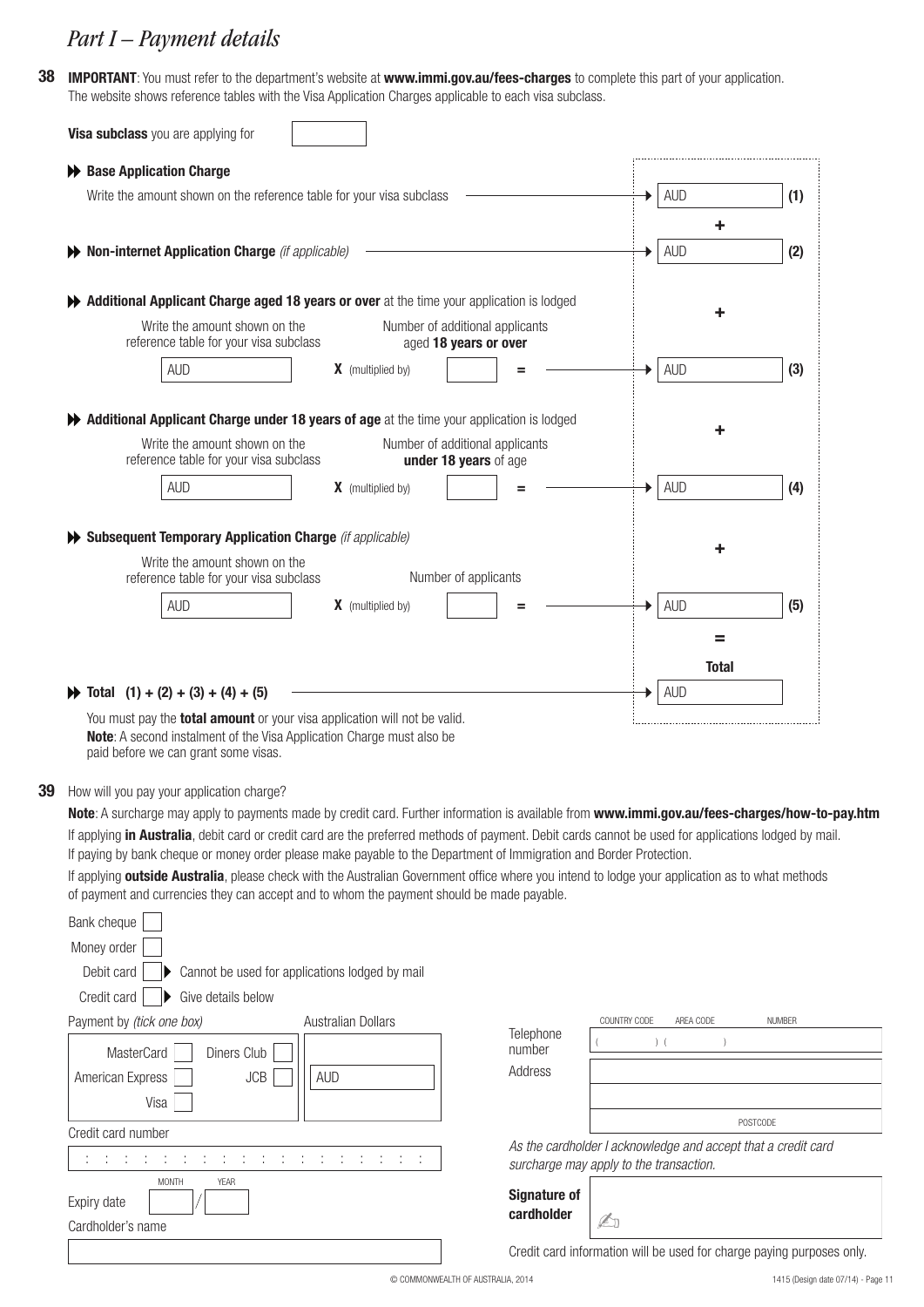# *Part J – Application checklist*

**40** With your completed and signed application form 1415, you must include:

| a certified copy of relevant pages of your passport,<br>as necessary                                                                                                                |  |
|-------------------------------------------------------------------------------------------------------------------------------------------------------------------------------------|--|
| a recent passport photograph (not more than<br>6 months old) of yourself                                                                                                            |  |
| • the Visa Application Charge <i>(if applicable)</i>                                                                                                                                |  |
| If you authorise another person to receive all written<br>communications about your application with the<br>department:                                                             |  |
| completed Part $H -$ Options for receiving written<br><i>communications;</i> and<br>• form 956 Advice by a migration agent/exempt person<br>of providing immigration assistance; or |  |
| • form 956A Appointment or withdrawal of an<br>authorised recipient                                                                                                                 |  |

**When you have lodged your application, you should attach your receipt to this sheet.**

## Additional documents

Under *the Migration Act 1958*, decision-makers are not obliged to seek additional information from the application before making a decision on a visa application. It is therefore in the your best interest to submit the following documentation, if applicable, with your application:

| evidence of access to funds to support your stay                                                                                                                                                                                                                                                                                                                                                                                                                      |  |
|-----------------------------------------------------------------------------------------------------------------------------------------------------------------------------------------------------------------------------------------------------------------------------------------------------------------------------------------------------------------------------------------------------------------------------------------------------------------------|--|
| evidence of your medical/travel insurance (if asked)                                                                                                                                                                                                                                                                                                                                                                                                                  |  |
| medical examination or tests (if asked)                                                                                                                                                                                                                                                                                                                                                                                                                               |  |
| evidence that there is a need for you to be in<br>Australia for business purposes eg. a letter from your<br>employer detailing the reasons for your visit and your<br>proposed duties, a letter of invitation from the host<br>organisation in Australia, an itinerary with contact<br>details of the business parties or conference<br>registration details                                                                                                          |  |
| evidence that your business background is relevant<br>to the nature of your proposed business in Australia<br>eg. evidence of educational qualifications, evidence<br>of current employment position and your role during<br>the visit, details of any previous contacts with<br>Australian business people or organisations,<br>documentation indicating that the company is an<br>actively operating business (business registration<br>certificate, annual report) |  |
| other information to show that you have an incentive<br>and authority to return to your country of residence<br>such as a history of international travel                                                                                                                                                                                                                                                                                                             |  |
| other information to show that you have an incentive<br>and authority to return to your country of residence,<br>such as property or other significant assets in your<br>home country                                                                                                                                                                                                                                                                                 |  |

**Important**: Do not provide original documents unless requested. You should provide 'certified copies' of original documentation. Documents not in English should be accompanied by accredited English translations.